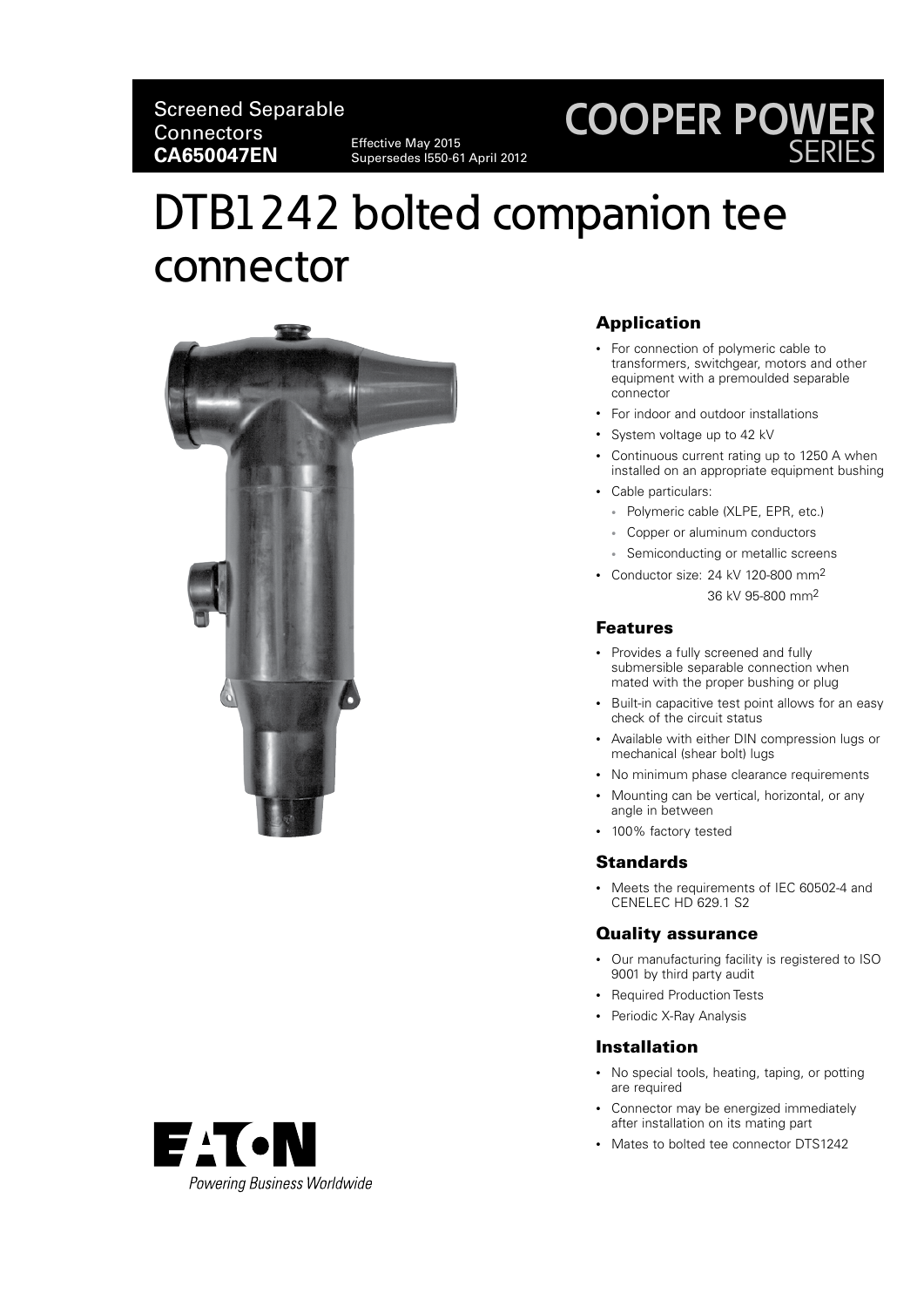Catalog Data CA650047EN Effective May 2015

# Features and detailed description



**Figure 1. 1250 A, 42 kV Class DTB1242 bolted companion tee connector.**

#### 1. Clamping Screw

Tin-plated brass screw and copper connecting rod secures the bolted tee conductor contact with the bushing

#### 2. Insulation

Moulded EPDM insulating rubber is formulated and mixed in-house to ensure high quality

#### 3. Basic Insulating Plug

Moulded epoxy part has a threaded metal insert to accept the clamping screw

#### 4. Capacitive Test Point

Capacitive test point provides means to check circuit status.

#### 5. Rubber Cap

Moulded EPDM conducting rubber cap protects and earths the test point during normal operation

#### 6. Internal Screen

Moulded EPDM conducting rubber screen controls electrical stress

#### 7. Capacitive Test Point (Optional)

Capacitive test point provides means to check circuit status. A moulded EPDM conducting rubber cap provides a watertight seal.

#### 8. Stress Relief

The configuration of the outer screen and the cable adapter provide cable stress relief

#### 9. Cable Adapter

The sized opening provides an interference fit to maintain a watertight seal and provides the initial cable stress relief

#### 10. Earthing Eyes

Moulded into the external screen for connection of an earthing wire

#### 11. External Screen

Moulded EPDM conducting rubber provides protective deadfront shield.

#### 12. Conductor Contact

Inertia welded bimetallic compression or mechanical (shear bolt) lug accepts copper or aluminum conductors.

#### 13. Clamping Nut

The plated brass nut secures the companion tee conductor contact with the bolted tee.

#### **Table 1. Electrical Ratings**

|                                   | <b>DTB1242</b> |
|-----------------------------------|----------------|
| Max. Rated System Voltage $(U_m)$ | 42 kV          |
| Basic Impulse Level               | 200 kV         |
| AC Voltage Withstand (5 min.)     | 93.5 kV        |
| DC Voltage Withstand (15 min.)    | 125 kV         |
| Continuous Current                | 1250 A         |
| Thermal Short Circuit, 3 sec.     | 45 kA          |
| <b>Dynamic Short Circuit</b>      | 100 kA         |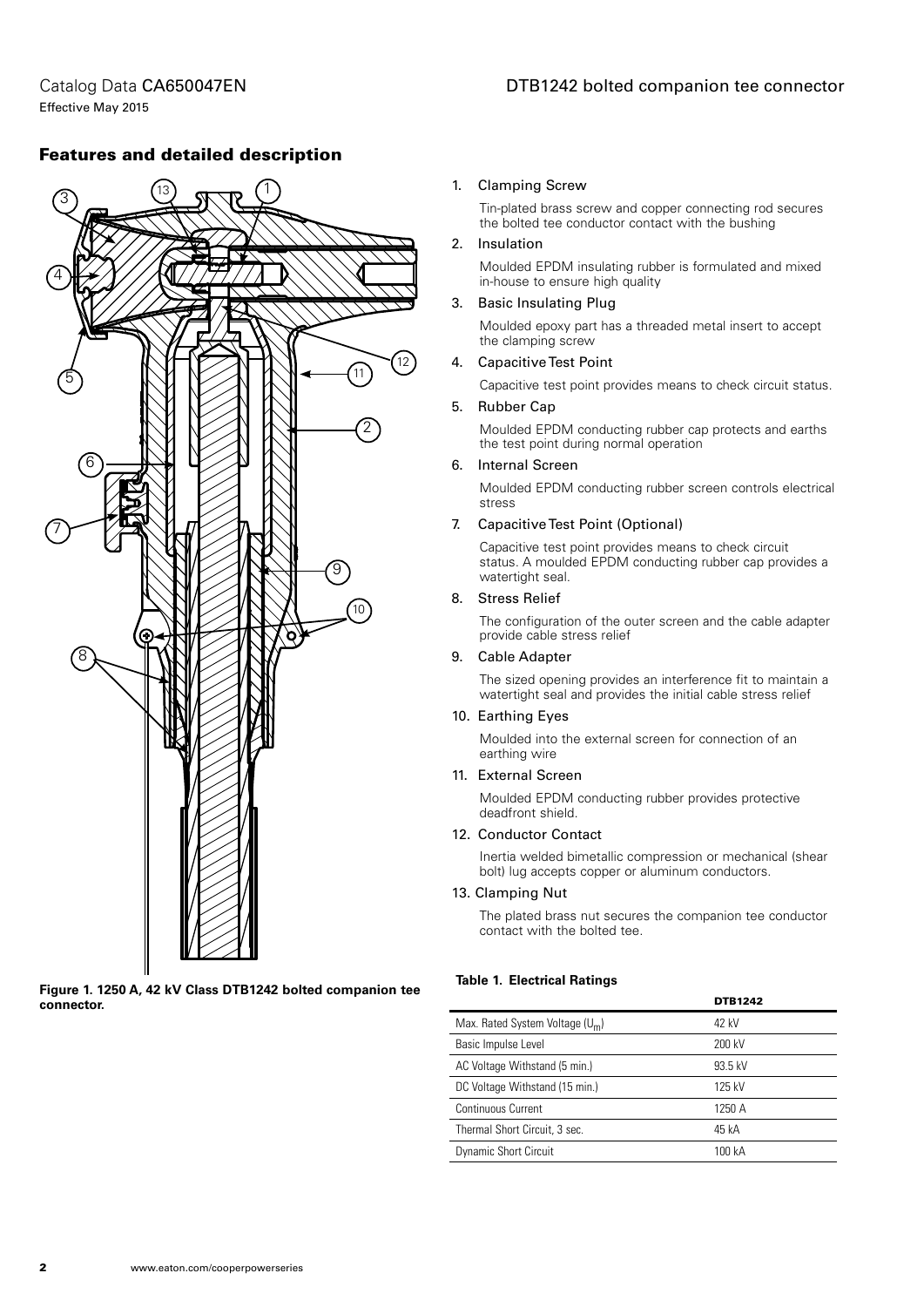

**Figure 2. DTB1242 bolted companion tee connector dimensional information.**

# Kit contents

The complete kit includes: moulded tee housing, cable adapter, conductor contact, insulating plug, rubber cap, clamping screw, lubricant, wipers and installation instructions.

#### **Table 2. Cable Range**



**Figure 3. bolted companion tee connector.**

# Ordering information

To order a 42 kV bolted companion tee connector, use the Catalog Number Section Guide, on page 4 and select the cable insulation range from Table 2, which gives you the best centering of the insulation diameter and then select the conductor size from Table 3.

**Ordering Example:** For a 36 kV drain wire shielded cable with a 500 mm<sup>2</sup> aluminum conductor, 44 mm core insulation diameter and a DIN style crimp connector in a single-phase kit with a test point, including the cable sealing kit, specify **DTB1242FU500N1T1**.

## **Table 3. Conductor Size**

| rapic E. Gabic Hange                    |                                         |      |  |  |
|-----------------------------------------|-----------------------------------------|------|--|--|
|                                         | <b>Cable Insulation Range Dia. (mm)</b> |      |  |  |
| <b>Insulation Range<br/>Designation</b> | Min.                                    | Max. |  |  |
| A                                       | 28.2                                    | 32.3 |  |  |
| B                                       | 31.1                                    | 35.7 |  |  |
| C                                       | 35.0                                    | 39.1 |  |  |
| D                                       | 37.2                                    | 41.6 |  |  |
| E                                       | 40.1                                    | 44.8 |  |  |
| F                                       | 42.9                                    | 47.9 |  |  |
| G                                       | 46.5                                    | 51.9 |  |  |
| H                                       | 50.0                                    | 56.0 |  |  |

| Conductor<br>Size (mm <sup>2</sup> ) | <b>DIN Type</b> | <b>Mechanical Type</b> |      |
|--------------------------------------|-----------------|------------------------|------|
| 95                                   | U095            |                        |      |
| 120                                  | U120            |                        |      |
| 150                                  | U150            | S300                   |      |
| 185                                  | U185            |                        |      |
| 240                                  | U240            |                        |      |
| 300                                  | U300            |                        |      |
| 400                                  | U400            |                        |      |
| 500                                  | U500            |                        | S630 |
| 630                                  | U630            |                        |      |
| 800                                  |                 | S800                   |      |